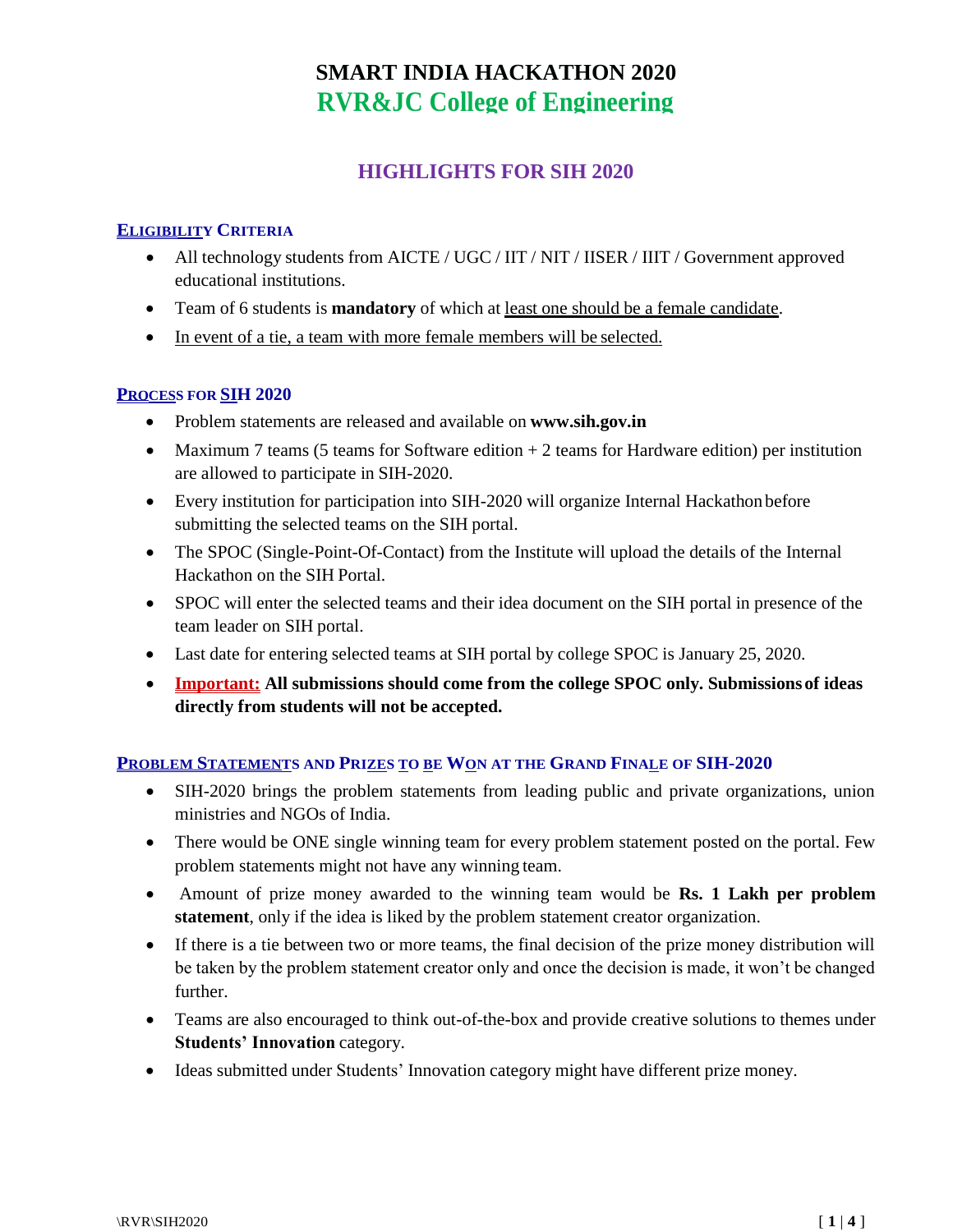# **INTERNAL HACKATHON 2020**

The Internal Hackathon [Software & Hardware] of RVR & JC CE will be conducted on January 13, 2020 [Monday]. It will be an open-house event, which will see the selection of **5** Best Ideas from **5** distinct teams for Software Edition and **2** Best Ideas from **2** distinct teams for Hardware Edition from among the ideas submitted. These **7** selected teams will be making the RCOEM's official nominations to Smart India Hackathon 2020. The selected teams will be inclusive of the

teams from Students' Innovation category.

The selected teams of Internal Hackathon will undergo the formal SIH 2020 procedure of further shortlisting the teams (from among the institutes across India) for the Grand Finale, which will be hosted across the Nation on 14-15 March 2020 (tentative dates) for Software Edition and on 06-10 July 2020 (tentative dates) for Hardware Edition. The selection in Internal Hackathon does not guarantee the team's participation in Grand Finale of Smart India Hackathon 2020.

The idea-cum-team selection will be conducted by panel of Judges during the Internal Hackathon and the judgment will be solely based on the Idea Documents [to be presented by prospective team in prescribed format only]. The idea submission by a team may be summarily rejected if the idea document overrides the mentioned guidelines.

As only 7 best idea documents will make it to SIH 2020, it is suggested that student teams should invest sufficient time in [conceptualization of the solution](https://www.sih.gov.in/sih2020PS) to the stated problem (for detailed problem statements visit **https:/[/www.sih.gov.in/sih2020PS](http://www.sih.gov.in/sih2020PS)** ) and creating the idea document for submission.

### **GUIDELINES FOR TEAM FORMATION**

- 1. All team members should be from same college; no inter-college teams are allowed. However members from different branches of the same college/institute are encouraged to form a team.
- 2. Each team would comprise of 6 members (of which **at least one member must be a female**) including the team leader. The team will not include facultymembers.
- 3. As the software edition of Hackathon is digital product development competition, majority of the team members MUST be well versed with programming skills.
- 4. For the hardware edition, we encourage multi-disciplinary teams which mean the team should have a good mix of Mechanical Engineers, Electronic Engineers, Product Designers and Programmers.
- 5. The team name should be unique and must not contain the name of your institute inany form. [avoid commonly used names; preferably end with underscore + digits]
- 6. A team can make multiple idea submissions for different problem statements under the same team name.
- 7. **Team members CANNOT be associated with multiple teams on parallel**. Any such attempt will lead to disqualification of the team.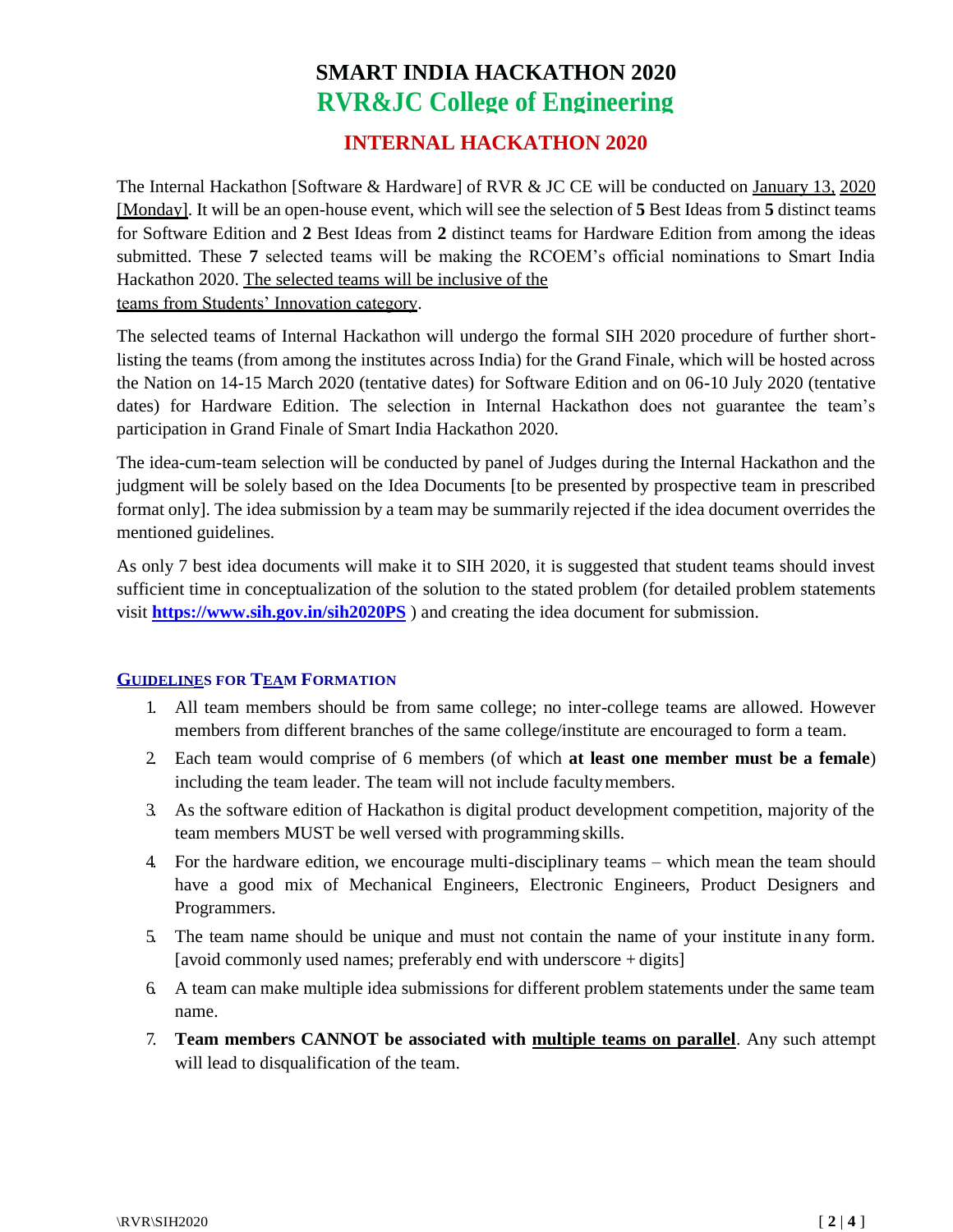#### **RULES FOR CREATING THE IDEA DOCUMENT PPT**

- 1. A team may submit more than one idea at the Internal Hackathon. It is strongly recommended that the teams must focus on submission of few quality solutions with well thought approach to stated problem(s).
- 2. The idea document PPT should be compiled strictly as per the prescribed format. [download the Idea\_Document\_Template.pdf at [www.rknec.edu](http://www.rknec.edu/) ]
- 3. The Idea document PPT for a team must be in **3 slide** format and converted into a PDF.
- 4. The first slide will include Ministry/Organization Name, Problem Statement (also include PS Number), Team Name, Team Leader name and College Code.
- 5. The second slide will include Description of Your Idea | Solution | Prototype, and Description of the Technology Stack.
- 6. The third slide will include Description of Your Use Cases, and Description of Your Dependencies | Show Stoppers.

## **SINGLE-POINT-OF-CONTACTS [SPOCS]**

**Software Edition Hardware Edition** 

### **GUIDELINES FOR REGISTRATION OF A TEAM FOR INTERNAL HACKATHON**

- 1. Only team leaders will be responsible for registering the team with theSPOCs.
- 2. Teams willing to register for both Software and Hardware category shall submit separate registration forms for each category to concerned SPOC.
- 3. Team registrations can be made from January 02, 2020 to January 11, 2020 . No registrations will be entertained after the said deadline.
- 4. Team leaders will approach the concerned SPOC with filled-in registration form to register for Internal Hackathon 2020.
- 5. **Only the registered teams will be allowed to present the mentioned problem statements to the panel of judges during the Internal Hackathon**.
- 6. Team leaders therefore should thoughtfully select problem statements before filling up the registration form.
- 7. All members of the registered teams presenting the idea to the jury will receive the participation certificate at the Internal Hackathon. The registered teams not reporting to Internal Hackathon for evaluation will **not** get participation certificate.
- 8. **The teams should NOT submit the idea document(s) to the concerned SPOC. This will guarantee the confidentiality of the proposed solution(s).** Although team leader will be required to submit PDF copy of all idea documents (as per registration form) at the Internal Hackathon on 13 January 2020.